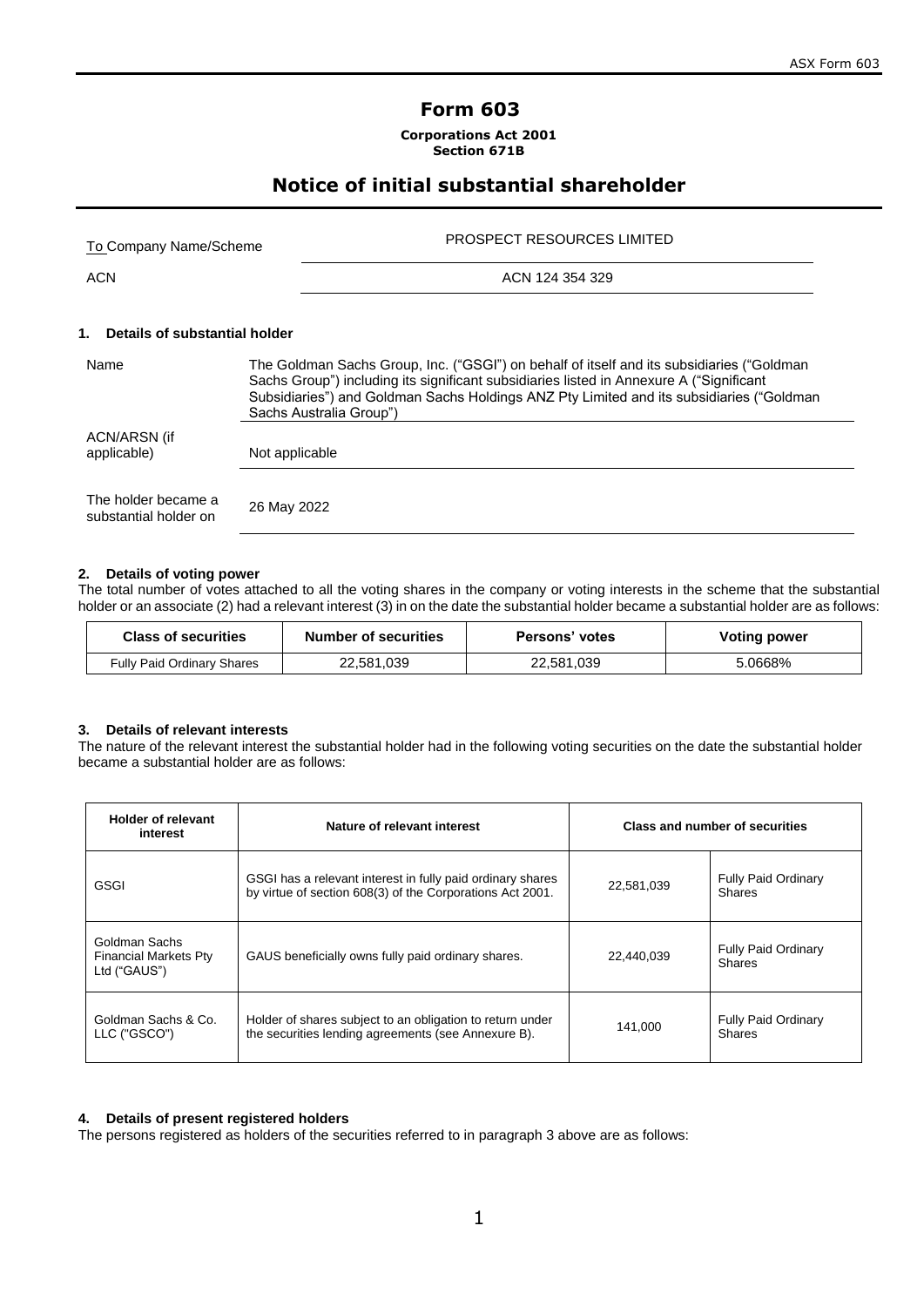| <b>Holder of relevant</b><br>interest | <b>Registered holder of securities</b>            | Person entitled to be<br>registered as holder |            | <b>Class and number of securities</b>       |
|---------------------------------------|---------------------------------------------------|-----------------------------------------------|------------|---------------------------------------------|
| <b>GAUS</b>                           | <b>HSBC Custody Nominees Australia</b><br>Limited | <b>GAUS</b>                                   | 22,440,039 | <b>Fully Paid Ordinary</b><br><b>Shares</b> |
| GSCO                                  | <b>HSBC Custody Nominees Australia</b><br>Limited | GSCO                                          | 141.000    | <b>Fully Paid Ordinary</b><br><b>Shares</b> |

### **5. Consideration**

The consideration paid for each relevant interest referred to in paragraph 3 above, and acquired in the four months prior to the day that the substantial holder became a substantial holder is as follows:

| <b>Holder of Relevant Interest</b> | Date of Acquisition | Consideration | Class and number of<br>securities |
|------------------------------------|---------------------|---------------|-----------------------------------|
| Please refer to Annexure C.        |                     |               |                                   |

### **6. Associates**

The reasons the persons named in paragraph 3 above are associates of the substantial holder are as follows:

| Name and ACN (if applicable) |     | Nature of association |  |
|------------------------------|-----|-----------------------|--|
|                              | N/A | N/A                   |  |

### **7. Addresses**

The addresses of persons named in this form are as follows:

| <b>Name</b>                                    | <b>Address</b>                                                               |
|------------------------------------------------|------------------------------------------------------------------------------|
| <b>GSGI</b>                                    | Corporation Trust Center, 1209 Orange Street, Wilmington DE 19801, USA       |
| Goldman Sachs Australia Group                  | All care of Level 17, 101 Collins Street, Melbourne Victoria 3000, Australia |
| <b>GAUS</b>                                    | Level 17, 101 Collins Street, Melbourne, Victoria 3000, Australia            |
| GSCO                                           | 200 West Street, New York, NY 10282, USA                                     |
| <b>HSBC Custody Nominees Australia Limited</b> | GPO Box 5302, Sydney NSW 2001, Australia                                     |

| Print name | Noble Sebastian<br>(signing under power of attorney in<br>accordance with section 52 of the<br>Corporations Act) | Capacity | <b>Authorised Person</b> |
|------------|------------------------------------------------------------------------------------------------------------------|----------|--------------------------|
| Sign here  |                                                                                                                  | Date     | 30 May 2022              |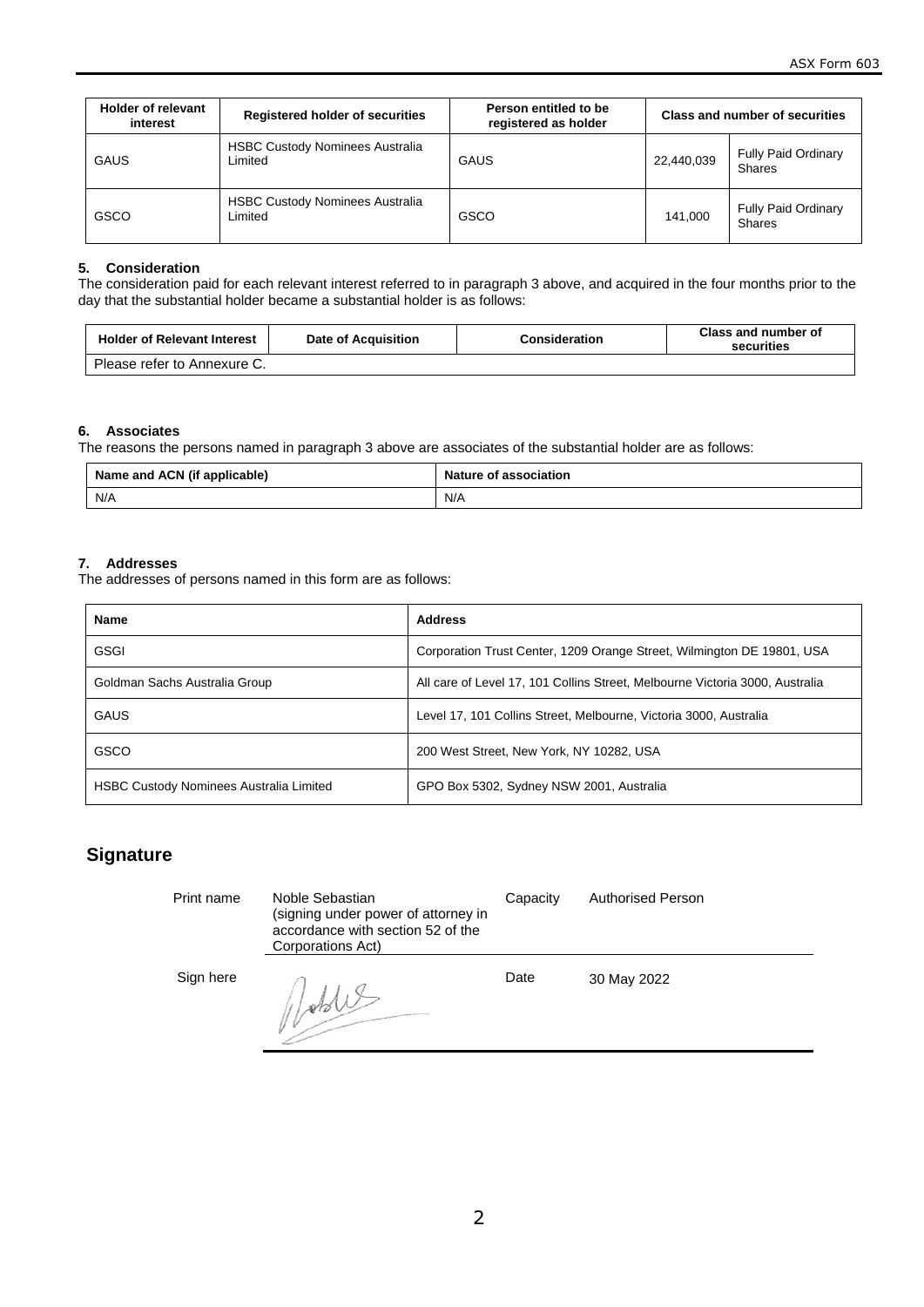and a

#### **Annexure A**

(This is Annexure A of two (2) pages referred to in Form 603, Notice of initial substantial shareholder)

### **Significant Subsidiaries of The Goldman Sachs Group, Inc.**

The following are significant subsidiaries of The Goldman Sachs Group, Inc. as of December 31, 2021 and the states or jurisdictions in which they are organized. Each subsidiary is indented beneath its principal parent. The Goldman Sachs Group, Inc. owns, directly or indirectly, at least 99% of the voting securities of substantially all of the subsidiaries included below. The names of particular subsidiaries have been omitted because, considered in the aggregate as a single subsidiary, they would not constitute, as of the end of the year covered by this report, a "significant subsidiary" as that term is defined in Rule 1-02(w) of Regulation S-X under the Securities Exchange Act of 1934.

| Name                                                         | State or Jurisdiction of<br><b>Organization of Entity</b> |
|--------------------------------------------------------------|-----------------------------------------------------------|
| The Goldman Sachs Group, Inc.                                | Delaware                                                  |
| Goldman Sachs & Co. LLC                                      | New York                                                  |
| <b>Goldman Sachs Funding LLC</b>                             | Delaware                                                  |
| GS European Funding S.A R.L.                                 | Luxembourg                                                |
| MTGLQ Investors, L.P.                                        | Delaware                                                  |
| Goldman Sachs (UK) L.L.C.                                    | Delaware                                                  |
| Goldman Sachs UK Funding Limited                             | <b>United Kingdom</b>                                     |
| Goldman Sachs Group UK Limited                               | United Kingdom                                            |
| <b>Goldman Sachs International Bank</b>                      | <b>United Kingdom</b>                                     |
| <b>Goldman Sachs International</b>                           | <b>United Kingdom</b>                                     |
| Goldman Sachs Group Holdings (U.K.) Limited                  | <b>United Kingdom</b>                                     |
| <b>ELQ Investors VIII Ltd</b>                                | <b>United Kingdom</b>                                     |
| J. Aron & Company LLC                                        | New York                                                  |
| <b>GSAM Holdings LLC</b>                                     | Delaware                                                  |
| <b>GSAMI</b> Holdings I Ltd                                  | <b>United Kingdom</b>                                     |
| <b>GSAMI</b> Holdings II Ltd                                 | <b>United Kingdom</b>                                     |
| Goldman Sachs Asset Management International Holdings Ltd    | <b>United Kingdom</b>                                     |
| Goldman Sachs Asset Management International                 | <b>United Kingdom</b>                                     |
| Goldman Sachs Asset Management, L.P.                         | Delaware                                                  |
| Goldman Sachs Asset Management International Holdings L.L.C. | Delaware                                                  |
| Goldman Sachs Asset Management Co., Ltd.                     | Japan                                                     |
| Goldman Sachs (Asia) Corporate Holdings L.L.C.               | Delaware                                                  |
| Goldman Sachs Holdings (Asia Pacific) Limited                | Hong Kong                                                 |
| Goldman Sachs (Japan) Ltd.                                   | <b>British Virgin Islands</b>                             |
| Goldman Sachs Japan Co., Ltd.                                | Japan                                                     |
| Goldman Sachs Holdings (Hong Kong) Limited                   | Hong Kong                                                 |
| Goldman Sachs Holdings (Singapore) Pte. Ltd.                 | Singapore                                                 |
| J. Aron & Company (Singapore) Pte.                           | Singapore                                                 |
| Goldman Sachs Holdings ANZ Pty Limited                       | Australia                                                 |
| Goldman Sachs Financial Markets Pty Ltd                      | Australia                                                 |
| Goldman Sachs Australia Pty Ltd                              | Australia                                                 |
| <b>GS Lending Partners Holdings LLC</b>                      | Delaware                                                  |
| Goldman Sachs Lending Partners LLC                           | Delaware                                                  |
| Goldman Sachs Bank USA                                       | New York                                                  |
| Goldman Sachs Bank Europe SE                                 | Germany                                                   |
| Goldman Sachs Mortgage Company                               | New York                                                  |
|                                                              |                                                           |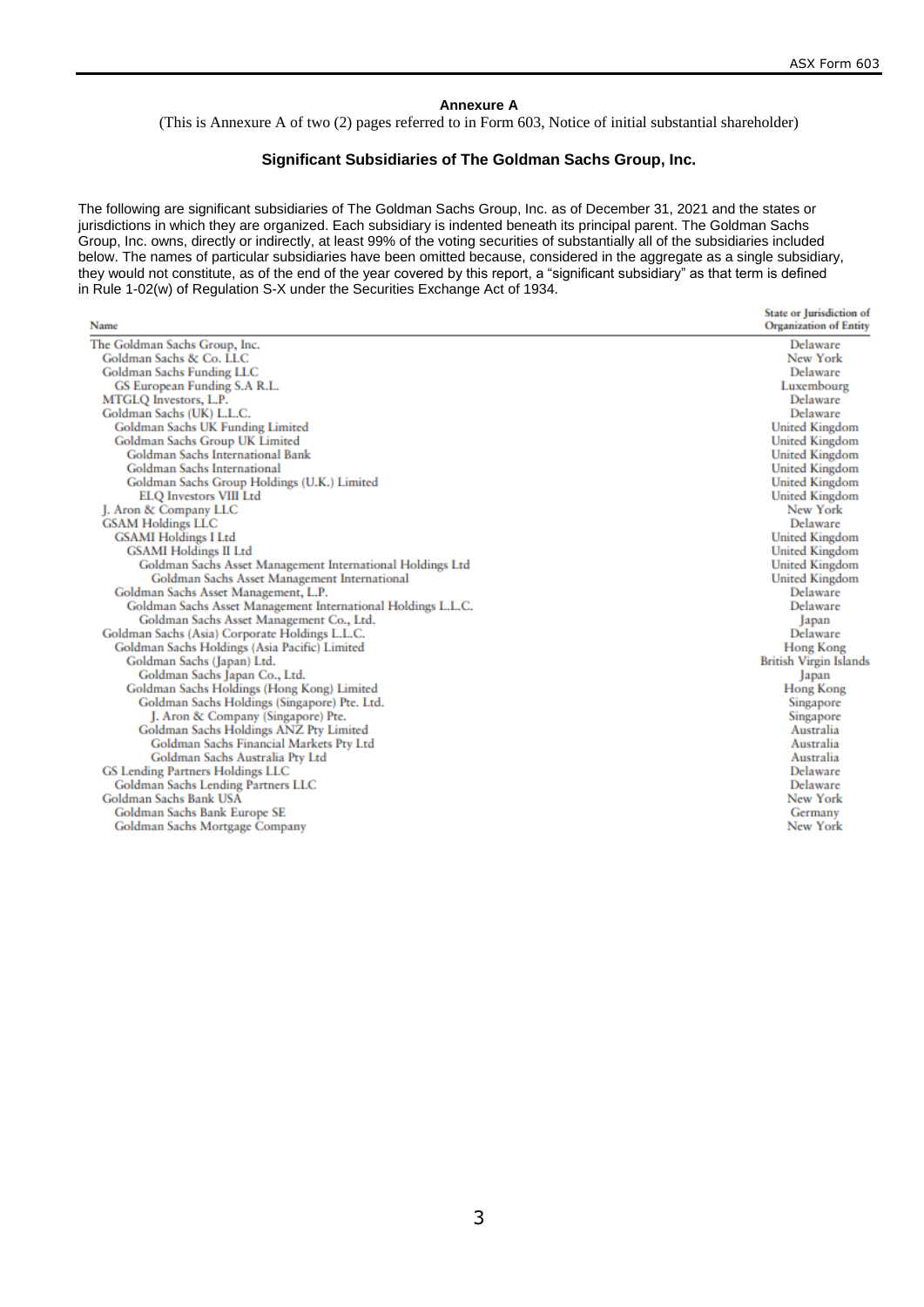J.

| Name                                               | <b>State or Jurisdiction of</b><br><b>Organization of Entity</b> |
|----------------------------------------------------|------------------------------------------------------------------|
| <b>GS Financial Services II, LLC</b>               | Delaware                                                         |
| GS Funding Europe VI Ltd                           | <b>United Kingdom</b>                                            |
| GS Funding Europe I Ltd.                           | Cayman Islands                                                   |
| <b>GS Funding Europe V Limited</b>                 | <b>United Kingdom</b>                                            |
| <b>GSSG Holdings LLC</b>                           | Delaware                                                         |
| Special Situations Investing Group II, LLC         | Delaware                                                         |
| Special Situations Investing Group III, Inc.       | Delaware                                                         |
| GS Asian Venture (Delaware) L.L.C.                 | Delaware                                                         |
| Asia Investing Holdings Pte. Ltd.                  | Singapore                                                        |
| Mercer Investments (Singapore) Pte. Ltd.           | Singapore                                                        |
| Goldman Sachs Asia Strategic Pte. Ltd.             | Singapore                                                        |
| ALQ Holdings (Del) LLC                             | Delaware                                                         |
| <b>GLO</b> International Partners LP               | <b>United Kingdom</b>                                            |
| GLQ Broad Street Holdings Ltd.                     | Cayman Islands                                                   |
| <b>Broad Street Brazil Ltd</b>                     | ersey                                                            |
| Broad Street Credit Investments Europe S.A R.L.    | Luxembourg                                                       |
| <b>BSCH III Designated Activity Company</b>        | Ireland                                                          |
| <b>GLQ</b> International Holdings Ltd              | Jersey                                                           |
| GLQ Holdings (UK) Ltd                              | <b>United Kingdom</b>                                            |
| <b>ELQ Investors VI Ltd</b>                        | <b>United Kingdom</b>                                            |
| <b>ELQ Investors II Ltd</b>                        | United Kingdom                                                   |
| ELQ Lux Holding S.A R.L.                           | Luxembourg                                                       |
| <b>GLQL S.A R.L.</b>                               | Luxembourg                                                       |
| <b>GLQC II Designated Activity Company</b>         | Ireland                                                          |
| Goldman Sachs Asia Strategic II Pte. Ltd.          | Singapore                                                        |
| Broad Street Equity Investments Europe Ltd         | United Kingdom                                                   |
| Goldman Sachs Specialty Lending Group, L.P.        | Delaware                                                         |
| Broad Street Principal Investments Superholdco LLC | Delaware                                                         |
| Broad Street Principal Investments, L.L.C.         | Delaware                                                         |
| <b>Broad Street Credit Holdings LLC</b>            | Delaware                                                         |
| GS Fund Holdings, L.L.C.                           | Delaware                                                         |
| Broad Street Principal Credit Strategies, L.P.     | Delaware                                                         |
| Goldman Sachs PSI Global Holdings, LLC             | Delaware                                                         |

## **THE GOLDMAN SACHS GROUP, INC AND ITS SUBSIDIARIES**

| Print name | Noble Sebastian<br>(signing under power of attorney in<br>accordance with section 52 of the<br>Corporations Act) | Capacity | <b>Authorised Person</b> |
|------------|------------------------------------------------------------------------------------------------------------------|----------|--------------------------|
| Sign here  |                                                                                                                  | Date     | 30 May 2022              |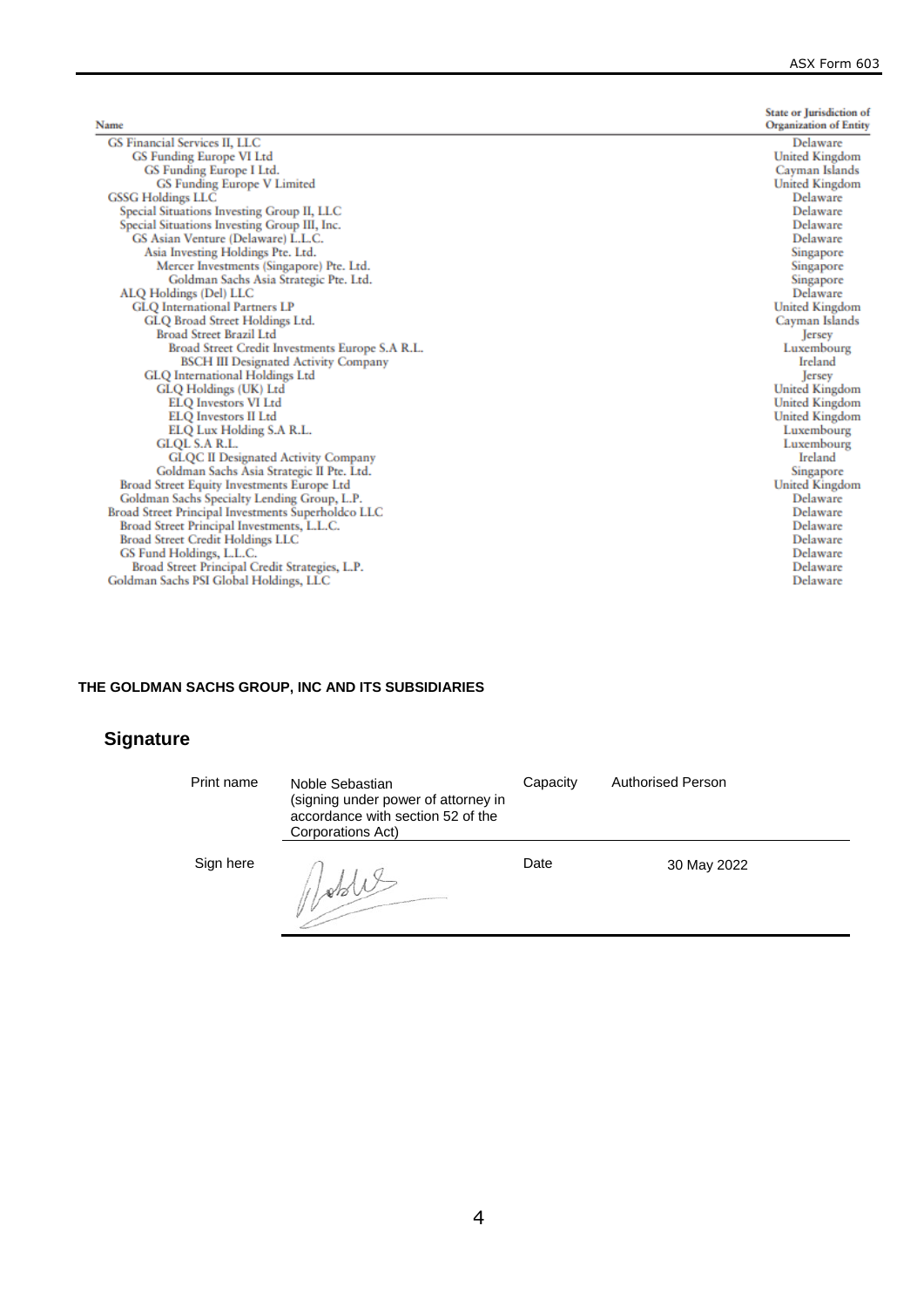### **Annexure B**

(This is Annexure B of one (1) page referred to in Form 603, Notice of initial substantial shareholder)

This is Annexure B referred to in the Form 603: Notice of initial substantial shareholder issued by The Goldman Sachs Group, Inc. and its subsidiaries.

The following is description of the securities lending agreements referenced in the accompanying Form 603:

| <b>Type of agreement</b>                                                      | Master Securities Loan Agreement ("MSLA")                                                       |  |
|-------------------------------------------------------------------------------|-------------------------------------------------------------------------------------------------|--|
|                                                                               | Goldman, Sachs & Co. (the "Borrower");                                                          |  |
| <b>Parties to agreement</b>                                                   | Citibank, N.A., acting as agent on behalf of its clients<br>(the "Lender")                      |  |
| <b>Transfer date</b>                                                          | No transaction from 26 January 2022 to 26 May 2022                                              |  |
| <b>Holder of voting rights</b>                                                | Securities Borrower, Goldman, Sachs & Co.                                                       |  |
| Are there any restrictions on voting rights? Yes/no                           |                                                                                                 |  |
| If yes, detail                                                                | No                                                                                              |  |
| Scheduled return date (if any)                                                | N/A                                                                                             |  |
| Does the borrower have the right to return<br>early? Yes/no<br>If yes, detail | Yes - with notice given to the other party prior to the<br>Close of Business on a Business Day. |  |
| Does the lender have the right to recall early? Yes/no                        | Yes - with notice given to the other party prior to the                                         |  |
| If yes, detail                                                                | Close of Business on a Business Day.                                                            |  |
| Will the securities be returned on settlement? Yes/no                         |                                                                                                 |  |
| If yes, detail any exceptions                                                 | Yes - Borrower will redeliver securities.                                                       |  |

A copy of the agreements will be provided to Prospect Resources Limited or the Australian Securities and Investments Commission upon request.

## **THE GOLDMAN SACHS GROUP, INC AND ITS SUBSIDIARIES**

| Print name | Noble Sebastian<br>(signing under power of attorney in<br>accordance with section 52 of the<br>Corporations Act) | Capacity | <b>Authorised Person</b> |
|------------|------------------------------------------------------------------------------------------------------------------|----------|--------------------------|
| Sign here  |                                                                                                                  | Date     | 30 May 2022              |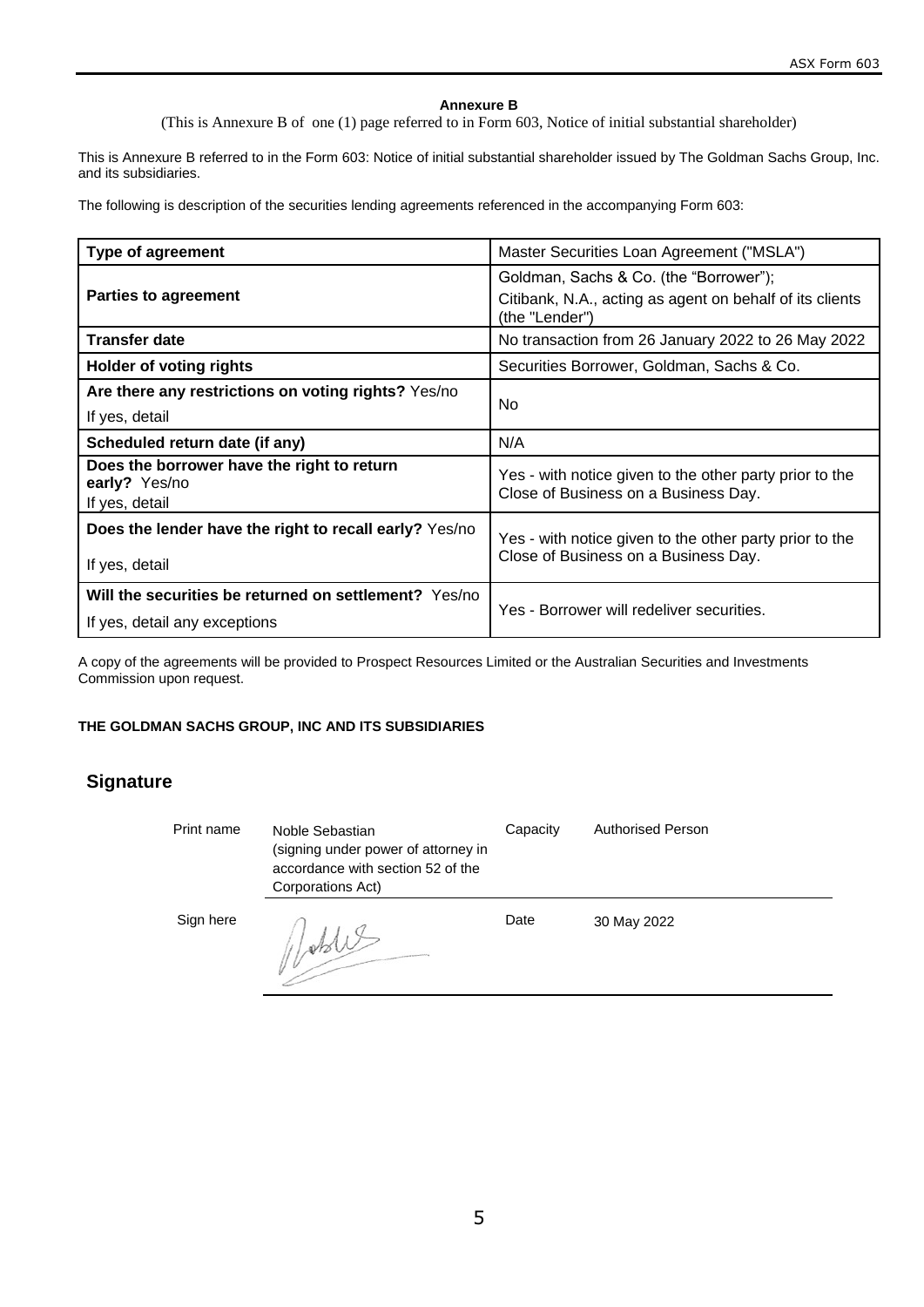## **Annexure C**

(This is Annexure C of three (3) pages referred to in Form 603, Notice of initial substantial shareholder)

| <b>Holder of</b><br><b>Relevant Interest</b> | Date of<br><b>Acquisition</b> | Consideration |           | <b>Class and number of securities</b> |
|----------------------------------------------|-------------------------------|---------------|-----------|---------------------------------------|
| <b>GAUS</b>                                  | 01/28/2022                    | 84,945        | 101,429   | <b>Ordinary Fully Paid Shares</b>     |
| <b>GAUS</b>                                  | 02/04/2022                    | 354           | 424       | <b>Ordinary Fully Paid Shares</b>     |
| <b>GAUS</b>                                  | 02/07/2022                    | 74,446        | 87,096    | <b>Ordinary Fully Paid Shares</b>     |
| <b>GAUS</b>                                  | 02/09/2022                    | 25            | 29        | <b>Ordinary Fully Paid Shares</b>     |
| <b>GAUS</b>                                  | 02/10/2022                    | 6,841         | 8,039     | <b>Ordinary Fully Paid Shares</b>     |
| <b>GAUS</b>                                  | 02/11/2022                    | 33,047        | 38,651    | <b>Ordinary Fully Paid Shares</b>     |
| <b>GAUS</b>                                  | 02/11/2022                    | 53,406        | 62,100    | <b>Ordinary Fully Paid Shares</b>     |
| <b>GAUS</b>                                  | 02/17/2022                    | 1,475,709     | 1,743,224 | <b>Ordinary Fully Paid Shares</b>     |
| <b>GAUS</b>                                  | 02/17/2022                    | 57,089        | 67,505    | <b>Ordinary Fully Paid Shares</b>     |
| <b>GAUS</b>                                  | 02/18/2022                    | 1,506,501     | 1,748,841 | <b>Ordinary Fully Paid Shares</b>     |
| <b>GAUS</b>                                  | 02/18/2022                    | 334           | 384       | <b>Ordinary Fully Paid Shares</b>     |
| <b>GAUS</b>                                  | 02/21/2022                    | 417,768       | 493,378   | <b>Ordinary Fully Paid Shares</b>     |
| <b>GAUS</b>                                  | 02/21/2022                    | 116           | 136       | <b>Ordinary Fully Paid Shares</b>     |
| <b>GAUS</b>                                  | 02/22/2022                    | 262,610       | 314,233   | <b>Ordinary Fully Paid Shares</b>     |
| <b>GAUS</b>                                  | 02/23/2022                    | 164,061       | 194,000   | <b>Ordinary Fully Paid Shares</b>     |
| <b>GAUS</b>                                  | 02/23/2022                    | 549,689       | 650,000   | <b>Ordinary Fully Paid Shares</b>     |
| <b>GAUS</b>                                  | 02/23/2022                    | 113,824       | 132,466   | <b>Ordinary Fully Paid Shares</b>     |
| <b>GAUS</b>                                  | 02/23/2022                    | 96,237        | 110,825   | <b>Ordinary Fully Paid Shares</b>     |
| <b>GAUS</b>                                  | 02/24/2022                    | 819,296       | 960,245   | <b>Ordinary Fully Paid Shares</b>     |
| <b>GAUS</b>                                  | 02/25/2022                    | 17            | 19        | <b>Ordinary Fully Paid Shares</b>     |
| <b>GAUS</b>                                  | 03/01/2022                    | 53,157        | 61,487    | <b>Ordinary Fully Paid Shares</b>     |
| <b>GAUS</b>                                  | 03/02/2022                    | 623           | 724       | <b>Ordinary Fully Paid Shares</b>     |
| <b>GAUS</b>                                  | 03/02/2022                    | 48,213        | 55,100    | <b>Ordinary Fully Paid Shares</b>     |
| <b>GAUS</b>                                  | 03/03/2022                    | 132,695       | 152,300   | <b>Ordinary Fully Paid Shares</b>     |
| <b>GAUS</b>                                  | 03/04/2022                    | 20,299        | 24,023    | <b>Ordinary Fully Paid Shares</b>     |
| <b>GAUS</b>                                  | 03/07/2022                    | 24,518        | 29,015    | <b>Ordinary Fully Paid Shares</b>     |
| GAUS                                         | 03/07/2022                    | 535,928       | 630,000   | <b>Ordinary Fully Paid Shares</b>     |
| <b>GAUS</b>                                  | 03/07/2022                    | 161,629       | 190,000   | <b>Ordinary Fully Paid Shares</b>     |
| <b>GAUS</b>                                  | 03/07/2022                    | 24,701        | 29,015    | <b>Ordinary Fully Paid Shares</b>     |
| <b>GAUS</b>                                  | 03/07/2022                    | 1,026         | 1,200     | <b>Ordinary Fully Paid Shares</b>     |
| <b>GAUS</b>                                  | 03/08/2022                    | 50,074        | 58,911    | <b>Ordinary Fully Paid Shares</b>     |
| <b>GAUS</b>                                  | 03/08/2022                    | 54,218        | 63,772    | <b>Ordinary Fully Paid Shares</b>     |
| <b>GAUS</b>                                  | 03/09/2022                    | 175,672       | 212,936   | <b>Ordinary Fully Paid Shares</b>     |
| <b>GAUS</b>                                  | 03/11/2022                    | 26,945        | 31,700    | <b>Ordinary Fully Paid Shares</b>     |
| <b>GAUS</b>                                  | 03/14/2022                    | 4,190         | 4,900     | <b>Ordinary Fully Paid Shares</b>     |
| <b>GAUS</b>                                  | 03/15/2022                    | 198,900       | 234,000   | <b>Ordinary Fully Paid Shares</b>     |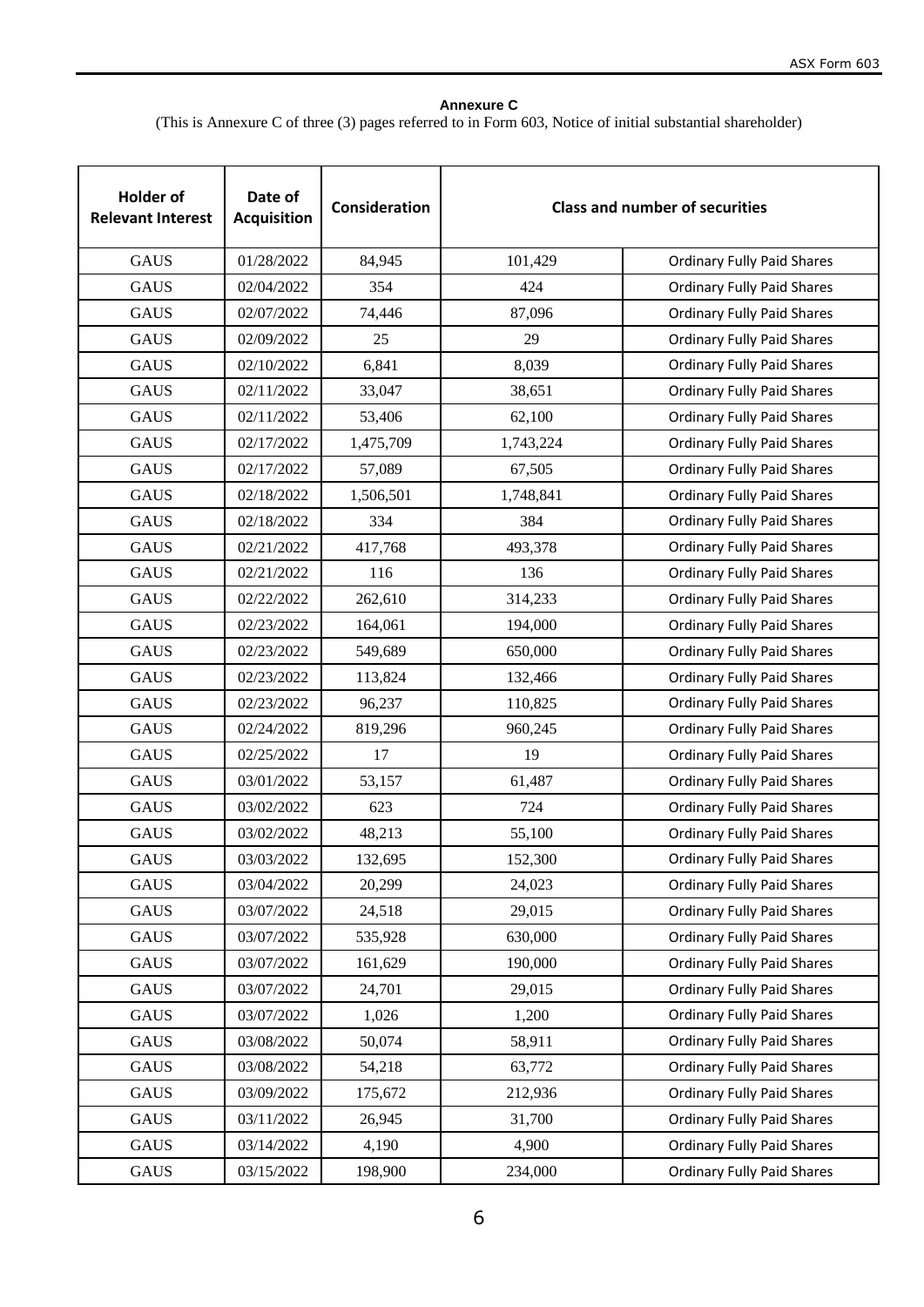| <b>GAUS</b> | 03/18/2022 | 2,570     | 2,848     | <b>Ordinary Fully Paid Shares</b> |
|-------------|------------|-----------|-----------|-----------------------------------|
| <b>GAUS</b> | 03/21/2022 | 38,775    | 43,514    | <b>Ordinary Fully Paid Shares</b> |
| <b>GAUS</b> | 03/21/2022 | 224       | 251       | <b>Ordinary Fully Paid Shares</b> |
| <b>GAUS</b> | 03/22/2022 | 395,748   | 437,556   | <b>Ordinary Fully Paid Shares</b> |
| <b>GAUS</b> | 03/22/2022 | 1,069     | 1,188     | <b>Ordinary Fully Paid Shares</b> |
| <b>GAUS</b> | 03/23/2022 | 190,176   | 209,260   | <b>Ordinary Fully Paid Shares</b> |
| <b>GAUS</b> | 03/24/2022 | 227,183   | 252,544   | <b>Ordinary Fully Paid Shares</b> |
| <b>GAUS</b> | 03/25/2022 | 108,157   | 121,032   | <b>Ordinary Fully Paid Shares</b> |
| <b>GAUS</b> | 03/28/2022 | 14,496    | 16,463    | <b>Ordinary Fully Paid Shares</b> |
| <b>GAUS</b> | 03/29/2022 | 24,635    | 28,000    | <b>Ordinary Fully Paid Shares</b> |
| <b>GAUS</b> | 03/31/2022 | 4,695     | 5,215     | <b>Ordinary Fully Paid Shares</b> |
| <b>GAUS</b> | 04/01/2022 | 248,793   | 273,446   | <b>Ordinary Fully Paid Shares</b> |
| <b>GAUS</b> | 04/04/2022 | 374,158   | 410,130   | <b>Ordinary Fully Paid Shares</b> |
| <b>GAUS</b> | 04/05/2022 | 826       | 919       | <b>Ordinary Fully Paid Shares</b> |
| <b>GAUS</b> | 04/05/2022 | 11,622    | 13,000    | <b>Ordinary Fully Paid Shares</b> |
| <b>GAUS</b> | 04/06/2022 | 157,745   | 177,100   | <b>Ordinary Fully Paid Shares</b> |
| <b>GAUS</b> | 04/06/2022 | 528,103   | 592,900   | <b>Ordinary Fully Paid Shares</b> |
| <b>GAUS</b> | 04/06/2022 | 4,451     | 5,000     | <b>Ordinary Fully Paid Shares</b> |
| <b>GAUS</b> | 04/07/2022 | 11,456    | 12,815    | <b>Ordinary Fully Paid Shares</b> |
| <b>GAUS</b> | 04/08/2022 | 23,748    | 26,510    | <b>Ordinary Fully Paid Shares</b> |
| <b>GAUS</b> | 04/11/2022 | 147,767   | 163,205   | <b>Ordinary Fully Paid Shares</b> |
| <b>GAUS</b> | 04/12/2022 | 679,989   | 737,443   | <b>Ordinary Fully Paid Shares</b> |
| <b>GAUS</b> | 04/13/2022 | 377,141   | 412,170   | <b>Ordinary Fully Paid Shares</b> |
| <b>GAUS</b> | 04/14/2022 | 6,096     | 7,036     | <b>Ordinary Fully Paid Shares</b> |
| <b>GAUS</b> | 04/19/2022 | 5,256     | 5,849     | <b>Ordinary Fully Paid Shares</b> |
| <b>GAUS</b> | 04/20/2022 | 84,702    | 92,028    | <b>Ordinary Fully Paid Shares</b> |
| <b>GAUS</b> | 04/21/2022 | 820,778   | 838,903   | <b>Ordinary Fully Paid Shares</b> |
| <b>GAUS</b> | 04/22/2022 | 174,994   | 183,126   | <b>Ordinary Fully Paid Shares</b> |
| <b>GAUS</b> | 04/26/2022 | 24,681    | 26,117    | <b>Ordinary Fully Paid Shares</b> |
| <b>GAUS</b> | 04/26/2022 | 211,921   | 224,278   | <b>Ordinary Fully Paid Shares</b> |
| <b>GAUS</b> | 04/27/2022 | 511,287   | 541,227   | <b>Ordinary Fully Paid Shares</b> |
| GAUS        | 04/27/2022 | 131,568   | 139,854   | <b>Ordinary Fully Paid Shares</b> |
| <b>GAUS</b> | 04/27/2022 | 39,299    | 41,774    | <b>Ordinary Fully Paid Shares</b> |
| <b>GAUS</b> | 04/28/2022 | 940,475   | 995,156   | <b>Ordinary Fully Paid Shares</b> |
| <b>GAUS</b> | 04/29/2022 | 111,812   | 115,807   | <b>Ordinary Fully Paid Shares</b> |
| <b>GAUS</b> | 05/02/2022 | 603,194   | 624,572   | <b>Ordinary Fully Paid Shares</b> |
| <b>GAUS</b> | 05/02/2022 | 389,336   | 399,891   | <b>Ordinary Fully Paid Shares</b> |
| <b>GAUS</b> | 05/03/2022 | 153,585   | 159,028   | <b>Ordinary Fully Paid Shares</b> |
| <b>GAUS</b> | 05/03/2022 | 514,177   | 532,400   | <b>Ordinary Fully Paid Shares</b> |
| <b>GAUS</b> | 05/04/2022 | 1,993,594 | 2,075,000 | <b>Ordinary Fully Paid Shares</b> |
| <b>GAUS</b> | 05/05/2022 | 23,587    | 24,539    | <b>Ordinary Fully Paid Shares</b> |
| GAUS        | 05/06/2022 | 32,663    | 34,000    | <b>Ordinary Fully Paid Shares</b> |